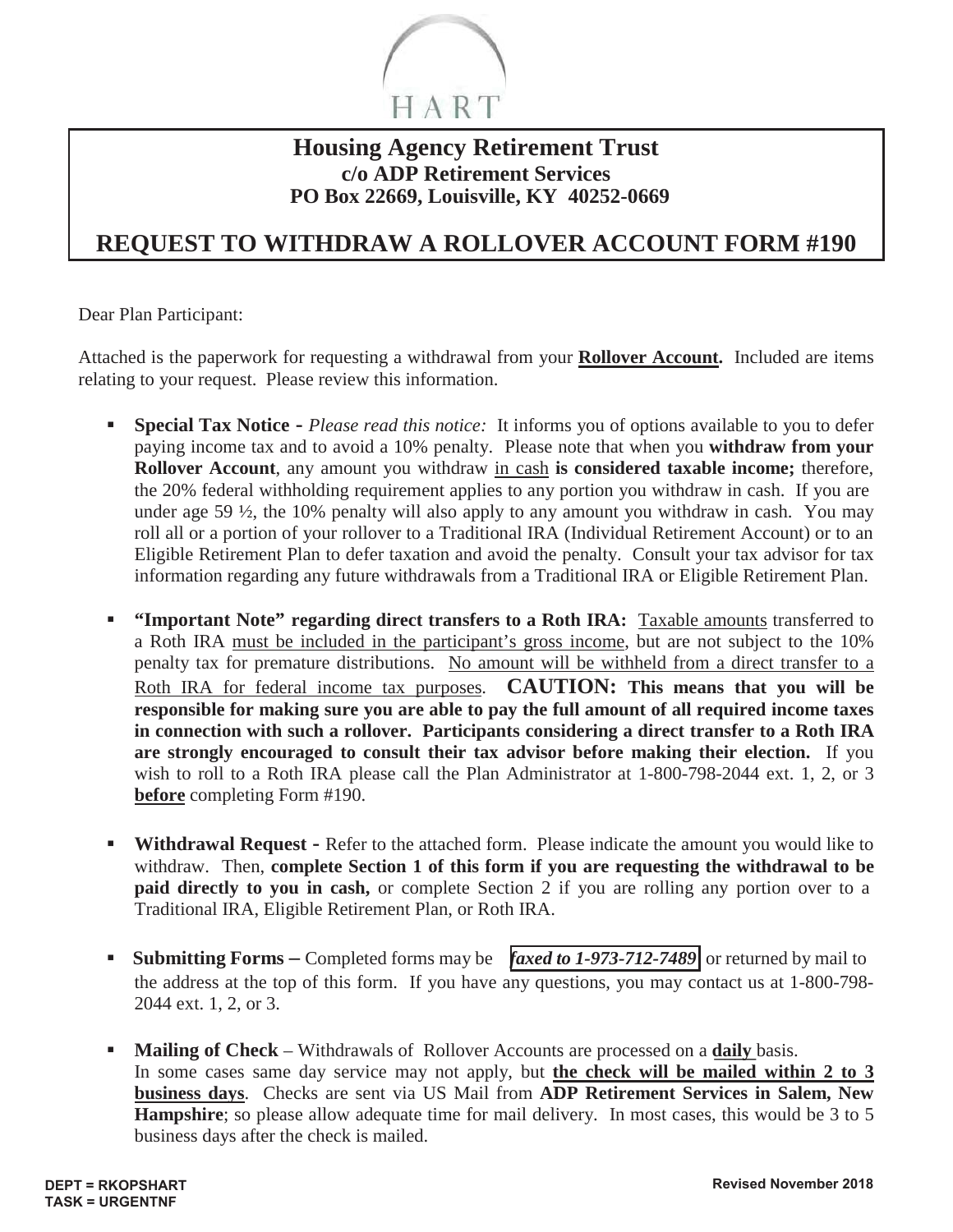

| <b>Housing Agency Retirement Trust</b>  |
|-----------------------------------------|
| c/o ADP Retirement Services             |
| PO Box 22669, Louisville, KY 40252-0669 |

## **REQUEST to WITHDRAW a ROLLOVER ACCOUNT F ORM #190**

I certify that I received on \_\_\_\_\_\_\_\_\_\_\_\_\_\_\_\_\_\_\_\_\_\_\_\_\_\_, \_\_\_\_\_\_\_\_, \_\_\_\_\_\_\_\_\_\_\_, a copy of the "Special Tax Notice *(month) (day) (year)* 1 certify that I received on  $\frac{(month)}{(month)}$ ,  $\frac{(day)}{(day)}$ ,  $\frac{(year)}{(year)}$ , a copy of the "Special Tax Notice Regarding Plan Payments." I have read and understand it. I am requesting a withdrawal from my **Rollover Account.** I desire to withdraw (check one):

the entire balance in my **Rollover Account** 

| . | ۰, | w<br>۰. |
|---|----|---------|
|   |    |         |

 $\Box$  a specific amount of  $\S$  (cannot exceed the balance in my Rollover Account)

#### COMPLETE SECTION 1 OR SECTION 2

**SECTION 1 I** elect to have my withdrawal paid directly to me in cash. I understand that 20% of the withdrawal will be withheld and paid to the Internal Revenue Service on my behalf. Applicable state tax withholding  $\sim$  OR  $\sim$ may also apply.

 $S_{ECTION 2}$ I understand that the entire portion of my withdrawal is **taxable** and I elect to roll it over to the following **Traditional IRA** or **Eligible Retirement Plan** to defer taxation and avoid the penalty.

#### PLEASE PAY THIS DIRECT ROLLOVER ON MY BEHALF TO:

|                                       | Check One: $\Box$ Traditional IRA $\Box$ Eligible RetirementPlan $\Box$ Roth IRA* |  |
|---------------------------------------|-----------------------------------------------------------------------------------|--|
|                                       | Name of Rollover or Eligible Retirement Plan                                      |  |
| <b>Street Address</b>                 |                                                                                   |  |
| City                                  |                                                                                   |  |
| <b>State</b>                          |                                                                                   |  |
| Zip Code                              |                                                                                   |  |
| <b>ACCOUNT NUMBER (if applicable)</b> |                                                                                   |  |

<sup>\*</sup>CAUTION FOR ROTH IRA: Please read the "Important Note" on the attached Instructions before completing this form.

| ALL INFORMATION LISTED BELOW MUST BE COMPLETED                         |                                         |                  |                   |                       |  |
|------------------------------------------------------------------------|-----------------------------------------|------------------|-------------------|-----------------------|--|
| <b>Plan</b><br><b>Number</b>                                           | <b>Social Security</b><br><b>Number</b> | <b>Last Name</b> | <b>First Name</b> | <b>Middle Initial</b> |  |
| 598                                                                    |                                         |                  |                   |                       |  |
| Enter your<br>mailing address at right:<br><b>Daytime Phone Number</b> |                                         | <b>Address</b>   |                   |                       |  |
|                                                                        |                                         | <b>City</b>      | <b>State</b>      | <b>Zip Code</b>       |  |
|                                                                        | I certify this information is correct.  |                  |                   |                       |  |

Signed this day of the same of the state of the state of the state of the state of the state of the state of the state of the state of the state of the state of the state of the state of the state of the state of the state

Name of Housing Agency **Name of Employee** 

Please return this form to the Plan Administrator by mail, or fax to 973-712-7489.

**Print Form**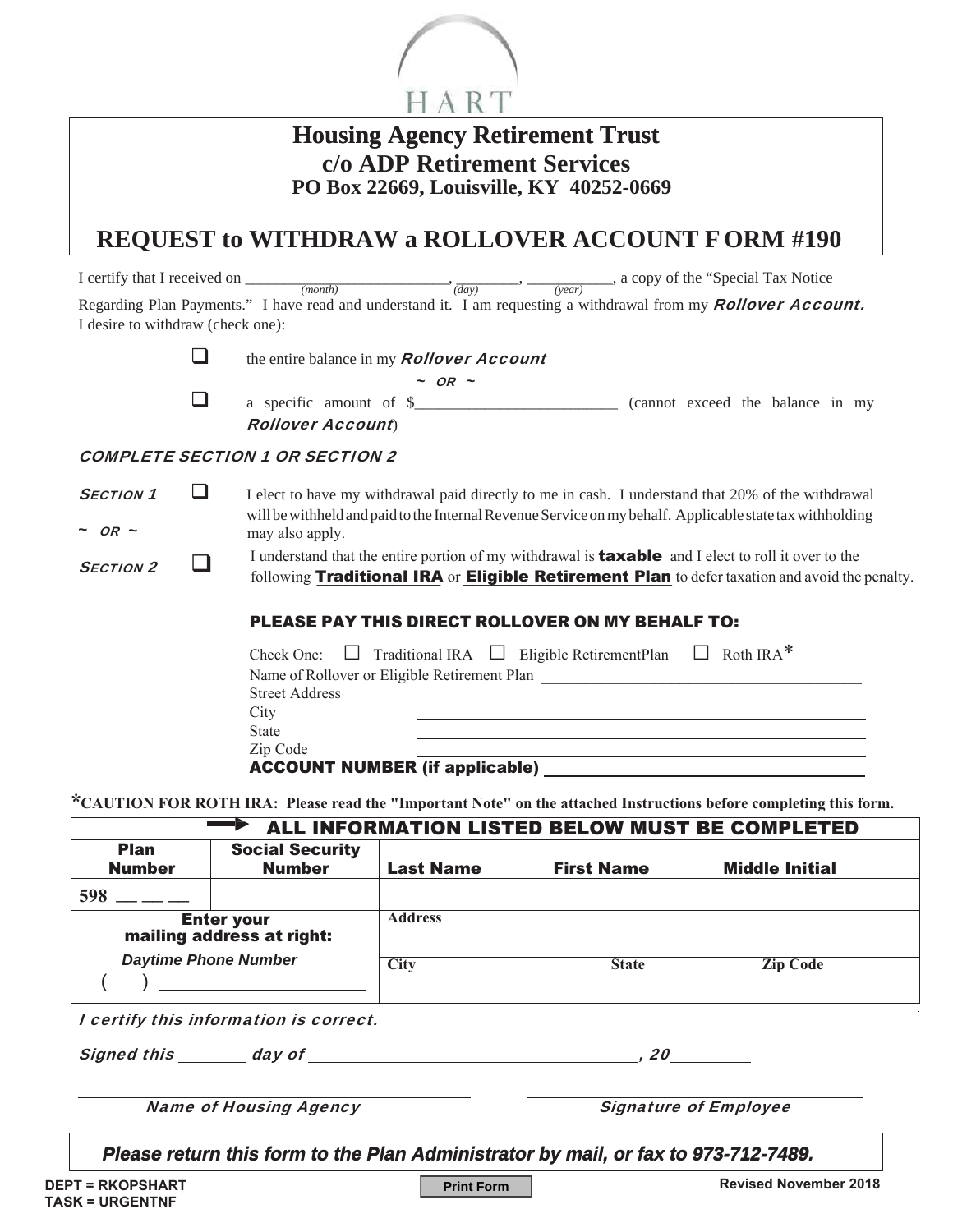# **SPECIAL TAX NOTICE REGARDING PLAN PAYMENTS**

### **HOUSING AGENCY RETIREMENT TRUST**

This notice contains important information you will need before you decide how to receive your Plan benefits. In some cases you may be able to continue to defer federal taxation of payments you receive from the Housing Agency Retirement Trust.

This notice is provided to you by your Plan Administrator because all or part of the payment that you will soon receive from the Plan may be eligible for rollover. A rollover is payment by you or the Plan Administrator of all or part of your benefit to a **Traditional IRA, Roth IRA** or an **eligible employer plan**. Generally, this notice describes the federal tax rules for individuals who receive benefits as participants. If you are receiving this payment because you are an alternate payee under a domestic relations order or a beneficiary of a participant, you will want to review Section V carefully, as some of the rules described below are modified for beneficiaries. Terms that appear in **boldface** are defined at the end of this notice.

#### **SUMMARY**

#### *YOUR CHOICE: DIRECT ROLLOVER OR PAYMENT TO YOU*

If your benefits under the Plan are eligible for rollover, you may choose to have the Plan Administrator process a **Direct Rollover** of all or part of your benefit to an **eligible employer plan**, **Traditional IRA** or **Roth IRA**. Your payment cannot be rolled over to a SIMPLE IRA or to a Coverdell Education Savings Account.

Instead of a **Direct Rollover**, you may choose to have the Plan Administrator make the benefit payment to you. After receiving the payment, you have 60 days to decide whether to keep the payment or rollover all or part of it to an **eligible employer plan, Traditional IRA** or **Roth IRA**.

#### *IF YOU CHOOSE A DIRECT ROLLOVER*

If your Plan benefit is eligible for rollover and you choose a **Direct Rollover**:

- x The payment of your benefit to a **Traditional IRA** or an **eligible employer plan** will not be taxed in the current year. No income tax will be withheld. The taxable portion of your payment will be taxed later when you take it out of the **Traditional IRA** or the **eligible employer plan.** Depending on the type of plan, the later distribution may be subject to different tax treatment than it would be if you received a taxable distribution from this Plan.
- The payment of your benefit to a Roth IRA will be taxable in the current year, but the Plan Administrator is not required to withhold income tax. If certain conditions are met, later withdrawals from a

**Roth IRA**, unlike a **Traditional IRA**, may be made tax-free.

*NOTE: Not all eligible employer plans accept rollovers.* An **eligible employer plan** is not legally required to accept a rollover. Before you decide to rollover your payment to an **eligible employer plan**, you should find out whether the plan accepts rollovers and, if so, the types of payments it will accept. Even if a plan accepts rollovers, it might not accept certain types of payments, such as after-tax contributions. If this is the case, you may wish instead to rollover your distribution to an **IRA** or split your rollover amount between the employer plan in which you will participate and an **IRA**. If an **eligible employer plan** accepts your rollover, that plan may restrict subsequent distributions of the rollover amount or may require your spouse's consent for any subsequent distribution. A subsequent distribution from the plan that accepts your rollover may also be subject to different tax treatment than distributions from this Plan. Before requesting the rollover, be sure to check with the administrator of the receiving plan and also find out about any documents that are required to be completed before the receiving plan will accept a rollover.

#### *IF YOU CHOOSE A PAYMENT TO YOU*

If you choose to have a Plan payment that is eligible for rollover paid to you:

- You will receive only 80% of the taxable amount of the payment. The Plan Administrator is required by federal tax law to withhold 20% of that amount and send it to the IRS as income tax withholding to be credited against your federal taxes.
- The taxable amount of your payment will be taxed in the current year unless you roll it over to an **eligible employer plan** or to a **Traditional IRA**. Under limited circumstances, you may be able to use special tax rules that could reduce the tax you owe. However, if you receive the payment before age 59½, you may have to pay an additional 10% tax.
- You can rollover all or part of the payment by paying it to an **IRA** or to an **eligible employer plan** that accepts your rollover within 60 days after you receive the payment. The amount rolled over to a **Traditional IRA** or to an **eligible employer plan** will not be taxed until you take it out of the **Traditional IRA** or the **eligible employer plan**.
- Any taxable amount you rollover into a Roth IRA will be taxed in the current year; however, if certain conditions are met, later withdrawals from a **Roth IRA** may be made tax-free.
- If you want to rollover 100% of the payment to an **IRA** or an **eligible employer plan**, you must find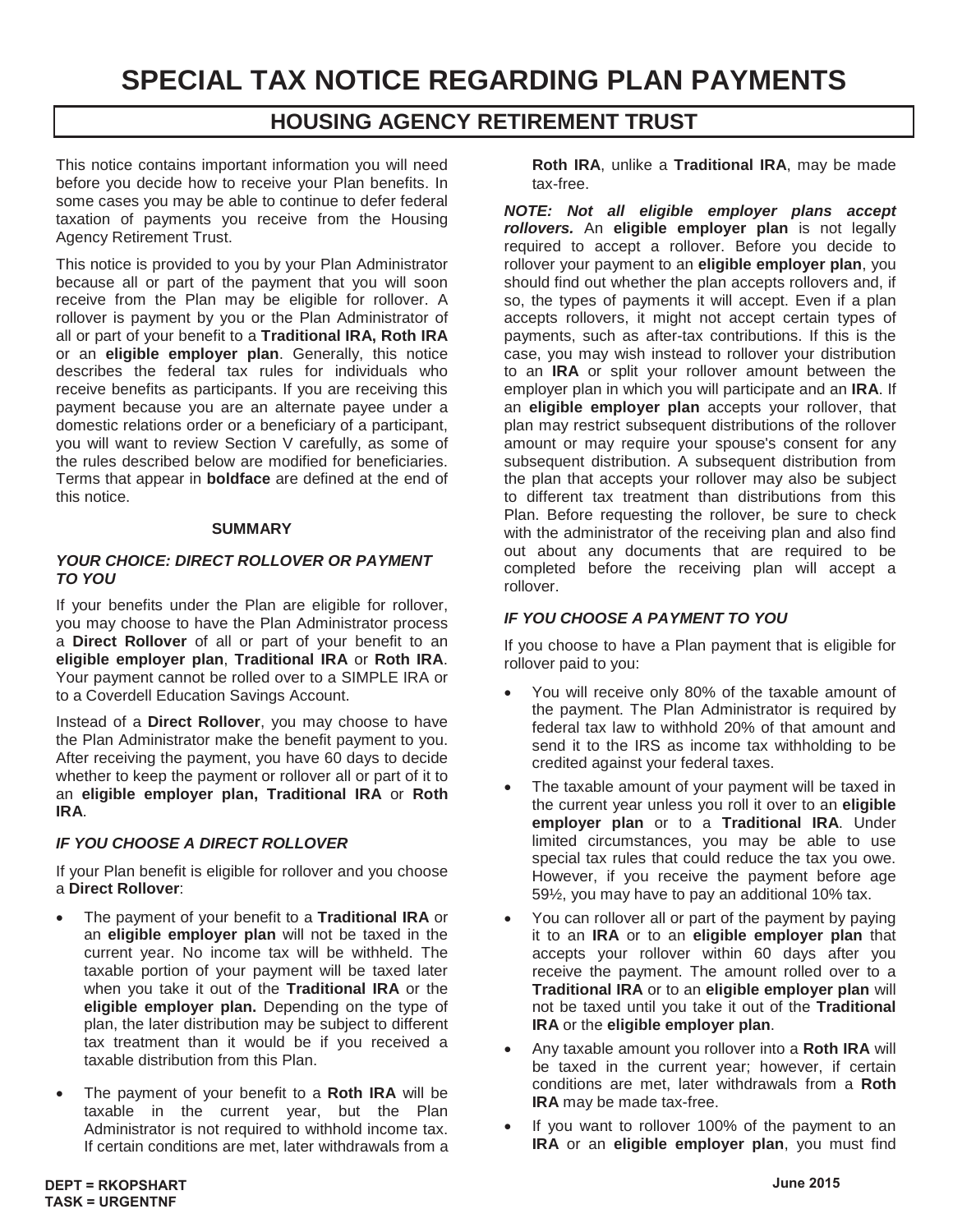other money to replace the 20% of the taxable portion that was withheld. If you rollover only the 80% that you received to a **Traditional IRA** or an **eligible employer plan**, you will be taxed on the 20% that was withheld and that is not rolled over.

#### **MORE INFORMATION**

- I. *PAYMENTS THAT CANNOT BE ROLLED OVER*
- II. *AFTER-TAX CONTRIBUTIONS*
- III. *DIRECT ROLLOVER*
- IV. *PAYMENT PAID TO YOU*
- V. *SURVIVING SPOUSES, ALTERNATE PAYEES, AND OTHER BENEFICIARIES*

#### **I. PAYMENTS THAT CANNOT BE ROLLED OVER**

Your Plan Administrator should be able to tell you what portion of your payment is an **eligible rollover distribution**. Generally, unless it is described below, your payment is an **eligible rollover distribution.**

*Payments Spread over Long Periods*. You cannot rollover a payment if it is part of a series of equal (or almost equal) payments that are made at least once a year and that will last for:

- your lifetime (or a period measured by your life expectancy), or
- your lifetime and your beneficiary's lifetime (or a period measured by your joint life expectancies), or
- a period of 10 years or more.

*Required Minimum Payments.* Beginning when you reach age 70½ or retire, whichever is later, a part of your payment cannot be rolled over because it is a "required minimum payment" that must be paid to you.

*Corrective Distributions.* A distribution that is made because legal limits on certain contributions were exceeded cannot be rolled over.

*Loans Treated as Distributions.* The amount of a plan loan that becomes a taxable deemed distribution because of a default cannot be rolled over. However, a loan offset amount is eligible for rollover, as discussed in Section IV below. Ask the Plan Administrator of this Plan if distribution of your loan qualifies for rollover treatment.

#### **II. AFTER-TAX CONTRIBUTIONS**

If you made after-tax contributions to the Plan, these contributions may be rolled over to either a **Traditional IRA, Roth IRA** or an **eligible employer plan** that accepts rollovers of after-tax contributions. The following rules apply:

#### *If you choose a rollover to an IRA*

You can rollover your after-tax contributions to an **IRA** either directly or indirectly within 60 days. The Plan Administrator should be able to tell you how much of your payment is the taxable portion and how much is the after-tax portion. Once you rollover your after-tax contributions to an **IRA**, those amounts CANNOT later be rolled over to an employer plan.

If you rollover after-tax contributions to a **Traditional IRA**, a portion of each future distribution from the **Traditional IRA** will be considered to be a nontaxable return of those contributions. Any investment earnings will be taxable. It is your responsibility to keep track of the amount of these after-tax contributions and properly report your income for any future distributions from the **Traditional IRA**.

If you rollover your after-tax contributions to a **Roth IRA**, and later take a distribution that is a **qualified distribution**, that distribution will be tax-free. If the distribution is not a **qualified distribution**, the amount treated as a return of contributions will be nontaxable.

#### *If you choose a rollover to an eligible employer plan*

You can make a **Direct Rollover** of after-tax contributions from an employer plan that is qualified under Code section 401(a), a section 403(a) annuity plan, or a section 403(b) tax-sheltered annuity to another such plan if the other plan provides separate accounting for amounts rolled over, including separate accounting for the after-tax employee contributions and earnings on those contributions. You *cannot* rollover after-tax contributions to a governmental 457 plan.

If you want to rollover your after-tax contributions to an employer plan that accepts these rollovers, you cannot have the after-tax contributions paid to you first. You must instruct the Plan Administrator of this Plan to make a **Direct Rollover** on your behalf. Also, you cannot first rollover after-tax contributions to an **IRA** and then rollover that amount into an employer plan.

#### **III. DIRECT ROLLOVER**

A **Direct Rollover** is a direct payment of the amount of your Plan benefits to an **IRA** or an **eligible employer plan** that will accept it. You can choose a **Direct Rollover** of all or a portion of your payment that is an **eligible rollover distribution**.

#### *Direct Rollover to an eligible employer plan*

If you are employed by a new employer that has an **eligible employer plan**, and you want a **Direct Rollover** to that plan, ask the plan administrator of that plan whether it will accept your rollover. An **eligible employer plan** is not legally required to accept a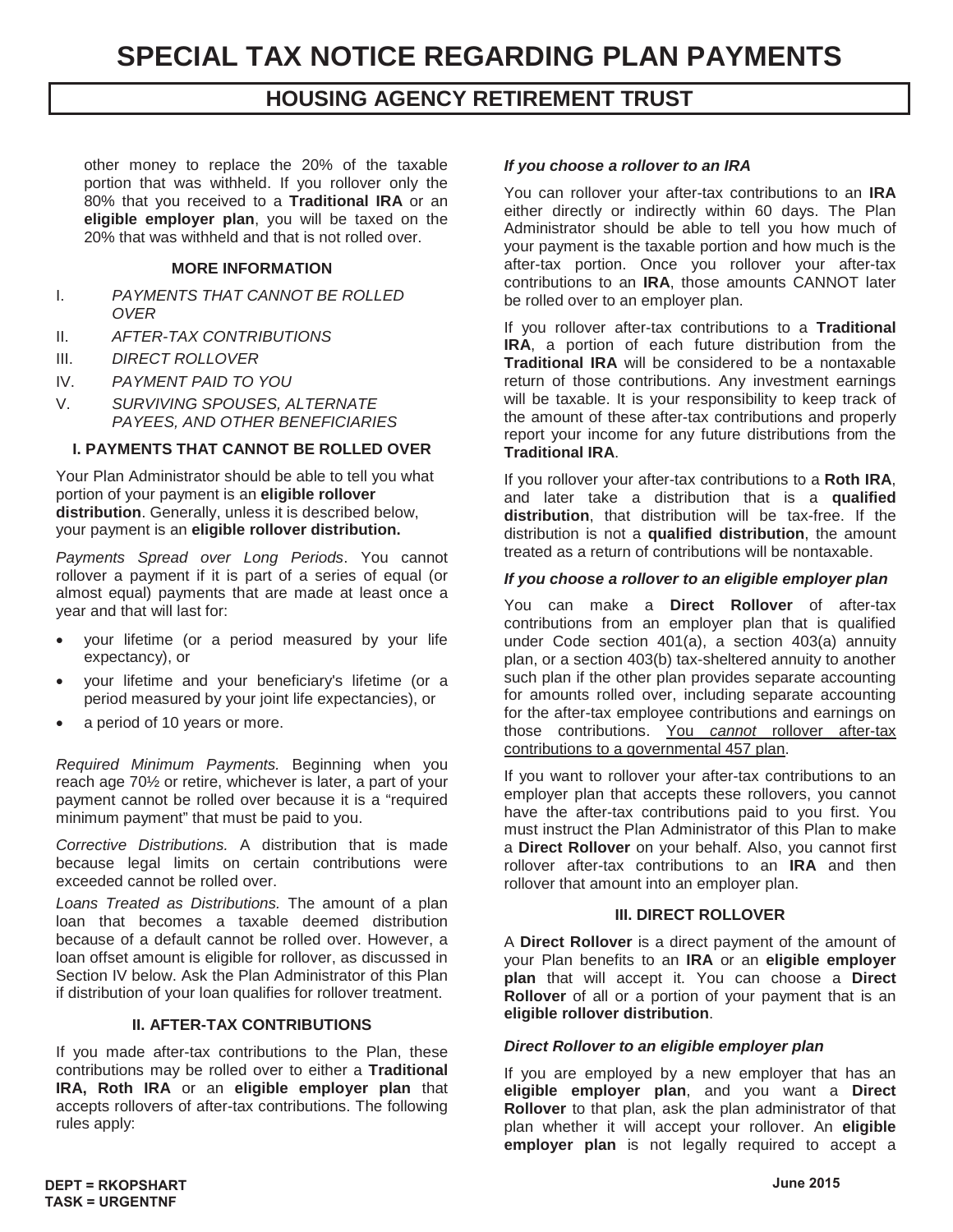rollover. If the employer plan accepts your rollover, the plan may provide restrictions on the circumstances under which you may later receive a distribution of the rollover amount or may require spousal consent to any subsequent distribution. Check with the plan administrator of that plan before making your decision. You are not taxed on any taxable portion of your payment for which you choose a **Direct Rollover** to your new employer's plan until you later take it out of that plan. In addition, when you have elected a **Direct Rollover**, no income tax withholding is required for any taxable portion of your Plan benefits.

#### *Direct Rollover to a Traditional IRA*

You can choose a **Direct Rollover** to a **Traditional IRA.** If so, you are not taxed on any taxable portion of your payment until you later take it out of the **Traditional IRA**. In addition, no income tax withholding is required for any taxable portion of your Plan benefits. If you choose to have your payment made directly to a **Traditional IRA**, contact the IRA sponsor (usually a financial institution) to find out how to have your payment made in a **Direct Rollover** to a **Traditional IRA** at that institution. If you are unsure of how to invest your money, you can temporarily establish a **Traditional IRA** to receive the payment. However, in choosing a **Traditional IRA,** you may wish to make sure that the **Traditional IRA** you choose will allow you to move all or a part of your payment to another **Traditional IRA** at a later date, without penalties or other limitations.

#### *Direct Rollover to a Roth IRA*

You can choose a **Direct Rollover** to a **Roth IRA**. The entire amount of the rollover (other than any after-tax contributions) is includable in income at the time of the rollover. The Plan Administrator is not required to withhold income taxes. The additional 10% tax for early distributions does not apply at the time of the rollover, but may apply later if the taxable amount rolled over is withdrawn from the **Roth IRA** within five tax years after the year in which the rollover occurred.

The taxability of a later withdrawal from the **Roth IRA** generally depends on whether the withdrawal is a **qualified distribution**. A **qualified distribution** is not included in your gross income. If you do not meet the requirements for a **qualified distribution**, generally you will be taxed on the withdrawal from the **Roth IRA** to the extent it exceeds your contributions (including rollovers) to all **Roth IRAs**.

If you choose to have your payment made directly to a **Roth IRA**, contact the IRA sponsor to find out how to have your payment made in a Direct Rollover to a **Roth IRA** at that institution.

#### *Direct Rollover of a series of payments*

If you receive a payment that can be rolled over to an **IRA** or an **eligible employer plan** that will accept it, and it is paid in a series of payments for less than 10 years, your choice to make or not make a **Direct Rollover** for a payment will apply to all later payments in the series until you change your election. You are free to change your election for any later payment in the series.

#### *Change in tax treatment resulting from a Direct Rollover*

The tax treatment of any payment from an **eligible employer plan** or **IRA** receiving your **Direct Rollover** might be different than if you received your benefit in a taxable distribution directly from the Plan. For example, if you were born before January 1, 1936, you might be entitled to ten-year averaging or capital gain treatment, as explained below. However, if you choose a **Direct Rollover** to a section 403(b) tax-sheltered annuity, a governmental 457 plan, or an **IRA**, your benefit will no longer be eligible for that special treatment. See Section IV below under the headings "Additional 10% tax if you are under age 59½" and "Special tax treatment if you were born before January 1, 1936."

See IRS Publication 590, Individual Retirement Arrangements, for more information on IRAs (including limits on how often you can rollover between **IRAs** and restrictions regarding **Roth IRAs**).

#### **IV. PAYMENT PAID TO YOU**

If a payment that can be rolled over is made to you in cash, it is taxed in the year you receive it unless, within 60 days, you roll it over to a **Traditional IRA** or an **eligible employer plan** that accepts rollovers. If you do not roll it over, special tax rules may apply, as described below. Federal income tax withholding rules are also described below. State tax withholding also may apply.

#### *Mandatory income withholding for eligible rollover distributions*

If any portion of your payment is an **eligible rollover distribution**, the Plan generally is required by law to withhold 20% of any taxable amount that you elect to receive in cash. This amount is sent to the IRS as federal income tax withholding.

*Example*: *You elect to receive a taxable payment of \$10,000 in a single lump sum. Only \$8,000 will be paid to you because the Plan must withhold \$2,000 as income tax. However, when you prepare your income tax return for the year, unless you make a rollover within 60 days (see "60-Day Rollover Option" below), you must report the full \$10,000 as a taxable payment from the Plan. You must report the \$2,000 as tax withheld, and it will be credited against*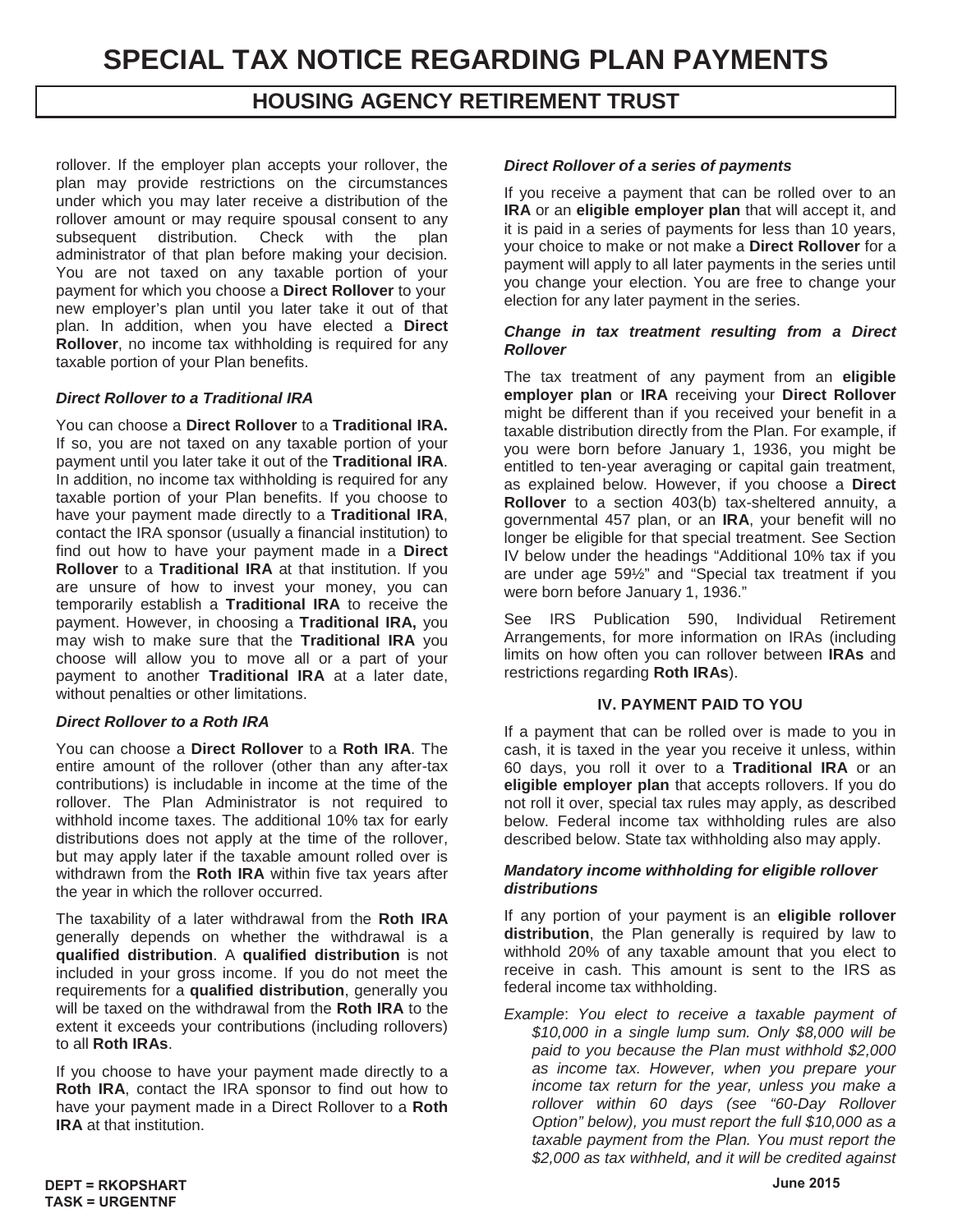# **SPECIAL TAX NOTICE REGARDING PLAN PAYMENTS**

### **HOUSING AGENCY RETIREMENT TRUST**

*any income tax you owe for the year. There will be no income tax withholding if your payments for the year are less than \$200.*

#### *Voluntary withholding for payments ineligible for rollover*

If any portion of a payment made to you is taxable but is not an **eligible rollover distribution** (as described in Section I), the mandatory withholding rules described above do not apply. In this case, you may elect not to have withholding apply to that portion. If you do nothing, an amount will be taken out of this portion of your payment for federal income tax withholding. To elect out of withholding, ask the Plan Administrator for the election form and related information.

#### *60-day rollover option*

If you receive a payment that is an **eligible rollover distribution** you can still decide to rollover all or part of it to an **IRA** or to an **eligible employer plan** that accepts rollovers. If you decide to rollover, you must contribute the amount of the payment you received to an **IRA** or **eligible employer plan** within 60 days after you receive the payment.

You can rollover up to 100% of your total **eligible rollover distribution.** If you choose to rollover 100% of your **eligible rollover distribution**, you must find money from other sources within the 60-day period to contribute to replace the 20% of the taxable portion that was withheld.

If you choose a **Traditional IRA** or **eligible employer plan** for your 60-day rollover, and if you rollover only the 80% of the taxable portion that you received, you will be taxed on the 20% that was withheld.

*Example: You elect to receive a taxable payment of \$10,000 in a single lump sum. You will receive \$8,000, and \$2,000 will be sent to the IRS as income tax withholding. Within 60 days after receiving the \$8,000, you may rollover the entire \$10,000 to an IRA or an eligible employer plan. To do this, you rollover the \$8,000 you received from the Plan, and you will have to find \$2,000 from other sources (your savings, a loan, etc.).* 

*If you elect to rollover to a Traditional IRA or an eligible employer plan, the entire \$10,000 is not taxed until you take it out of that arrangement. In that case, when you file your income tax return you may get a refund of part or all of the \$2,000 withheld. If, on the other hand, you rollover only \$8,000, the \$2,000 you did not rollover is taxed in the year it was withheld. When you file your income tax return, you may get a refund of part of the* 

*\$2,000 withheld. (However, any refund is likely to be larger if you rollover the entire \$10,000.)* 

If you choose a **Roth IRA** for your 60-day rollover**,** the amount includable in your gross income will be the same amount that would be included if the distribution were not rolled over**.** In the example above, if you elected to rollover all or any part of your Plan distribution to a **Roth IRA**, the entire \$10,000 would still be taxable in the year it is distributed from the Plan.

#### *Additional 10% tax if you are under age 59½*

If you receive a payment before you reach age 59½ and you do not roll it over, then, in addition to the regular income tax, you may have to pay an extra tax equal to 10% of the taxable portion of the payment. The additional 10% tax generally does not apply to (1) payments that are paid after you separate from service with your employer during or after the year you reach age 55, (2) payments that are paid because you retire due to disability, (3) payments that are paid as equal (or almost equal) payments over your life or life expectancy (or your and your beneficiary's lives or life expectancies), (4) payments that are paid directly to the government to satisfy a federal tax levy, (5) payments that are paid to an alternate payee under a qualified domestic relations order, or (6) payments that do not exceed the amount of your deductible medical expenses. (See IRS Form 5329 for more information on the additional 10% tax.)

Any amount rolled over from a governmental 457 plan to another type of **eligible employer plan** (such as this plan) or to **a Traditional IRA** will become subject to the additional 10% tax if it is distributed to you before you reach age 59½, unless one of the exceptions applies.

If you rollover your Plan distribution to a **Roth IRA**, the additional 10% tax will not apply at the time of the rollover, but may apply later (subject to the exceptions listed above) if the taxable amount rolled over is withdrawn from the **Roth IRA** within five tax years after the year in which the rollover occurred.

#### *Special tax treatment If you were born before January 1, 1936*

If you receive an **eligible rollover distribution** from a plan qualified under section 401(a) or a section 403(a) annuity plan and you do not roll it over to a **Traditional IRA** or an **eligible employer plan**, the payment will be taxed in the year you receive it. However, if the payment qualifies as a **lump sum distribution** it may be eligible for special tax treatment.

The special tax treatment for **lump sum distributions** that may be available to you is described below.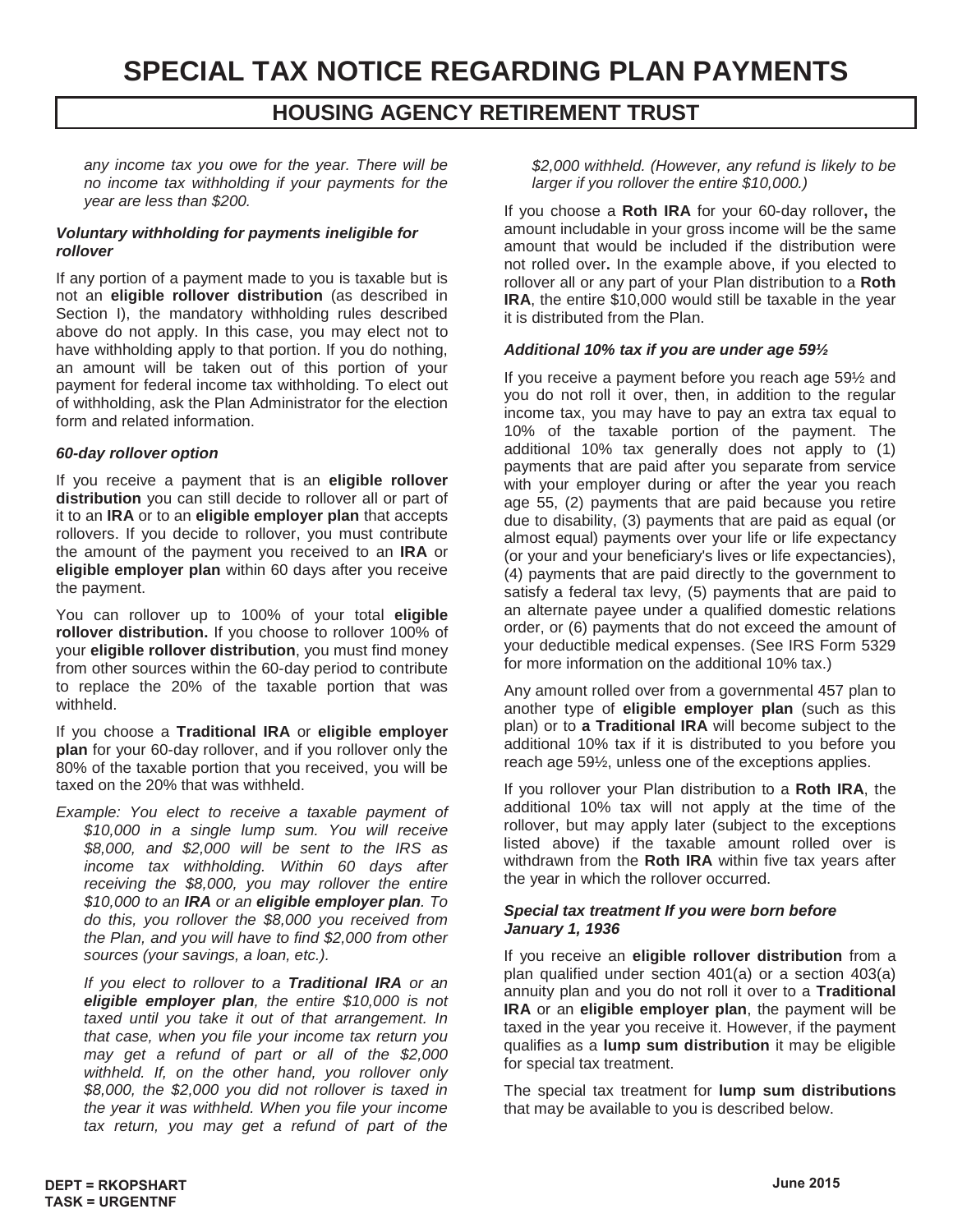#### *Ten-Year Averaging.*

If you receive a **lump sum distribution** and you were born before January 1, 1936, you can make a one-time election to figure the tax on the payment by using "10-year averaging" (using 1986 tax rates). Ten-year averaging often reduces the tax you owe.

#### *Capital Gain Treatment.*

If you receive a **lump sum distribution** and you were born before January 1, 1936, and you were a participant in the Plan before 1974, you may elect to have the part of your payment that is attributable to your pre-1974 participation in the Plan taxed as long-term capital gain at a rate of 20%.

For a payment to be treated as a lump sum distribution, you must have been a participant in the Plan for at least five years before the year in which you received the distribution.

There are other limits on the special tax treatment for **lump sum distributions**. For example, you can generally elect this special tax treatment only once in your lifetime, and the election applies to all lump sum distributions that you receive in that same year. You may not elect this special tax treatment if you rolled amounts into this Plan from a 403(b) tax-sheltered annuity contract, a governmental 457 plan, or an **IRA** not originally attributable to a qualified employer plan. If you have previously rolled over a distribution from this Plan (or certain other similar plans of the employer), you cannot use this special averaging treatment for later payments from the Plan.

If you rollover your payment to an **IRA,** governmental 457 plan, or 403(b) tax-sheltered annuity, you will not be able to use special tax treatment for later payments from that **IRA**, plan, or annuity. Also, if you rollover only a portion of your payment to an **IRA,** governmental 457 plan, or 403(b) tax-sheltered annuity, this special tax treatment is not available for the rest of the payment. See IRS Form 4972 for additional information on **lump sum distributions** and how you elect the special tax treatment.

#### *Repayment of plan loans*

If your employment ends and you have an outstanding loan from your Plan, your employer may reduce (or "offset") your balance in the Plan by the amount of the loan you have not repaid. The amount of your loan offset is treated as a payment to you at the time of the offset and will be taxed unless you roll over an amount equal to the amount of your loan offset to an **eligible employer plan** or **a Traditional IRA** within 60 days of the date of the offset. If your loan offset is the only amount you receive or are treated as having received, no amount will be withheld from it. If you receive other payments of cash from the Plan, the mandatory 20% withholding amount will be based on the entire amount paid to you, *including* the amount of the loan offset. The amount withheld will be limited to the amount of other cash paid to you.

If you took a loan that you fail to repay on time, your loan would be in "default" and is treated as a taxable distribution. The amount of a defaulted plan loan that is treated as a taxable distribution cannot be rolled over.

#### **V.** *SURVIVING SPOUSES, ALTERNATE PAYEES, AND OTHER BENEFICIARIES*

In general, the rules summarized above that apply to payments to participants also apply to payments to surviving spouses of participants and to spouses or former spouses who are **alternate payees**. You are an **alternate payee** if your interest in the Plan results from a "qualified domestic relations order" or "QDRO," which is an order issued by a court, usually in connection with a divorce or legal separation.

If you are a surviving spouse, an alternate payee, or another beneficiary, your payment is generally not subject to the additional 10% tax described in Section IV above, even if you are younger than age 59½. You may be able to use the special tax treatment for lump sum distributions, as described in Section IV above. If you receive a payment because of the participant's death, you may be able to treat the payment as a lump sum distribution if the participant met the appropriate age requirements, whether or not the participant had 5 years of participation in the Plan.

#### *Spouse rollover rules*

If you are a surviving spouse, or an **alternate payee** who is the spouse or former spouse of a participant, you may choose to have an **eligible rollover distribution** either paid to you or paid in a **Direct Rollover** to an **IRA** or an **eligible employer plan.** If paid to you, the payment will be subject to mandatory 20% federal tax withholding (as described in Section IV above). Once paid, you can keep the money or roll it over yourself within 60 days to an **IRA** or to an **eligible employer plan**. If you roll over the payment to an **IRA**, you may elect to treat the **IRA** as your own. Thus, you have the same choices as the participant.

**NOTE**: Any taxable amounts rolled over to a **Roth IRA** will be taxable in the current year, but the Plan Administrator is not required to withhold income taxes when you request a **Direct Rollover**.

#### *Non-spouse rollover rules*

If you are a non-spouse beneficiary or alternate payee (such as a child or domestic partner), you may choose to